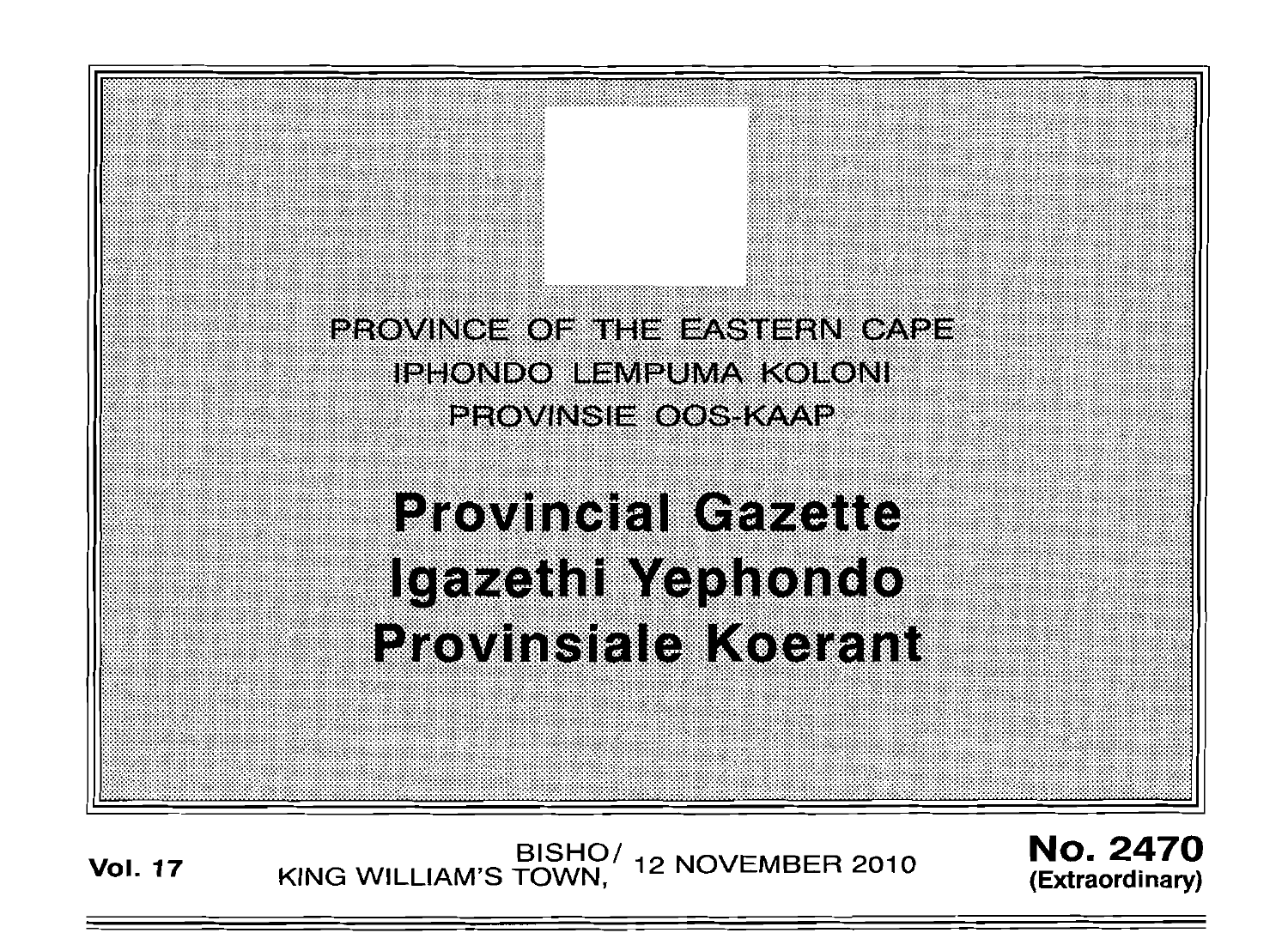#### IMPORTANT NOTICE

The Government Printing Works will not be held responsible for faxed documents not received due to errors on the fax machine or faxes received which are unclear or incomplete. Please be advised that an "OK" slip, received from a fax machine, will not be accepted as proof that documents were received by the GPW for printing. If documents are faxed to the GPW it will be the sender's responsibility to phone and confirm that the documents were received in good order.

Furthermore the Government Printing Works will also not be held responsible for cancellations and amendments which have not been done on original documents received from clients.

|     | <b>CONTENTS • INHOUD</b> |             |                |
|-----|--------------------------|-------------|----------------|
| No. |                          | Page<br>No. | Gazette<br>No. |
|     | <b>GENERAL NOTICE</b>    |             |                |
|     |                          | з           | 2470           |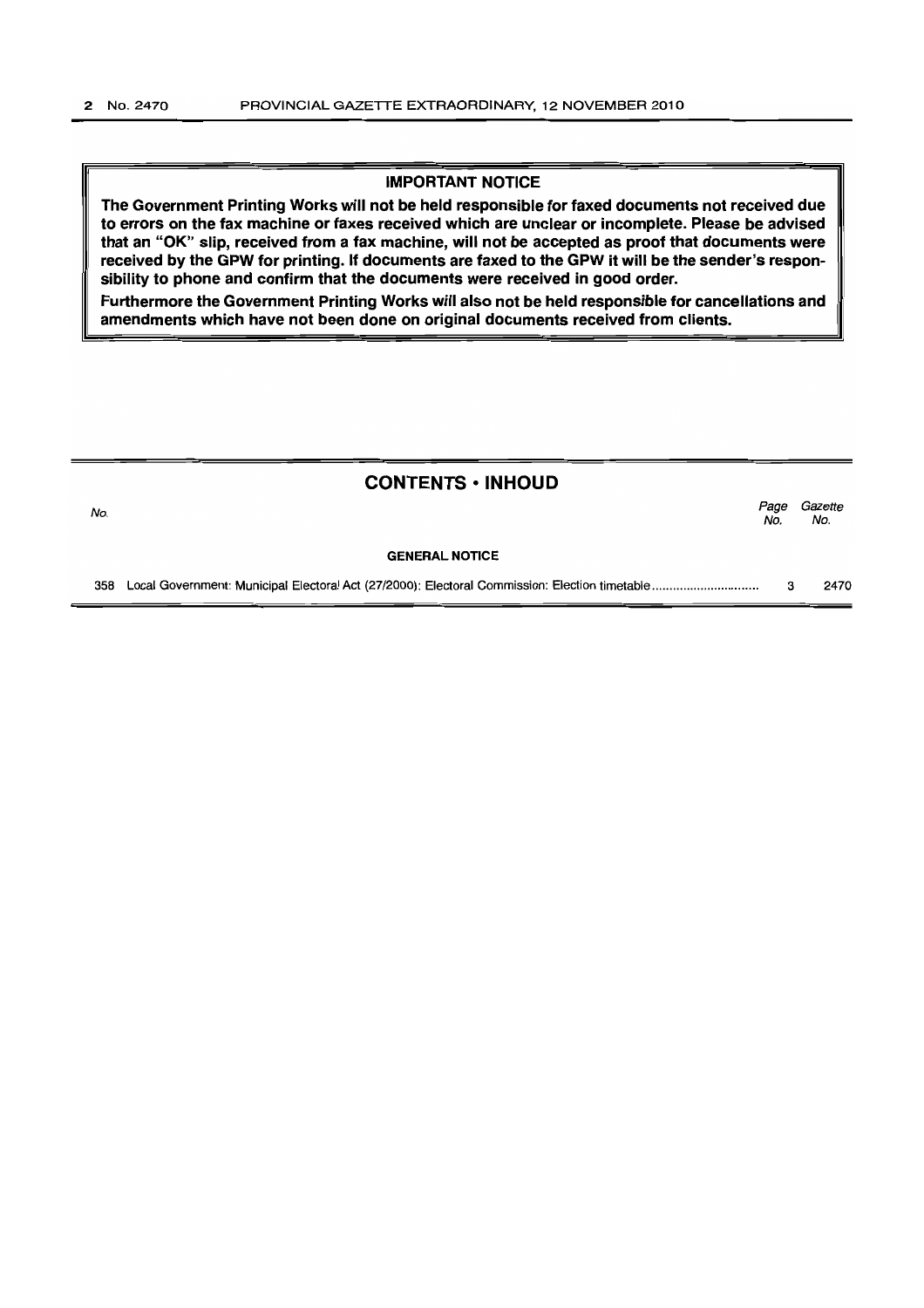# GENERAL NOTICE

#### NOTICE 358 OF 2010

# ELECTORAL COMMISSION

## **ELECTION TIMETABLE**

The Eledoral Commission hereby gives notice that it has in terms of section 11 of the Local Government: Municipal Electoral Act, 2000, compiled the election timetable set out below to apply to the municipal by-elections to be held on 15 December 2010 in respect of Ward 16 of the Matatiele [EC441] Municipality and Ward 20 of the Umzimvubu [EC442] Municipality as proclaimed by Provincial Notice numbers 37 and 38 of 2010 as published in the Provincial Gazette No. 2465 of the Eastern Cape Province respectively, dated 5 November 2010. A reference to "section" in this election timetable is a reference to that section in the Local Government: Municipal Electoral Act, 2000 (Act No. 27 of 2000).

# Cut-off time for act to be performed

1 An act required in terms of this Act to be performed by not later than a date in the election timetable must be performed before 17:00 on that date. unless otherwise specified.

#### Certification of the voters' roll

2 By 11 November 2010 the chief electoral officer must certify the segments of the voters' roll for the voting districts to be used in the by-elections in terms of section  $6(2)(a)$ .

#### Notice that lists of addresses of voting stations are available for inspection

3 By 11 November 2010 the chief electoral officer must give notice that copies of a list of voting stations and their addresses will be available for inspedion at the office of the Commission's local representative in terms of section 19(5).

#### Notice of route of mobile voting stations

4 If the Commission decides to use mobile voting stations in the byelections, the Comrnission must by 11 November 2010 give notice of the route. including the locations and estimated times of stopping of each mobile voting station in terms of section 22(1).